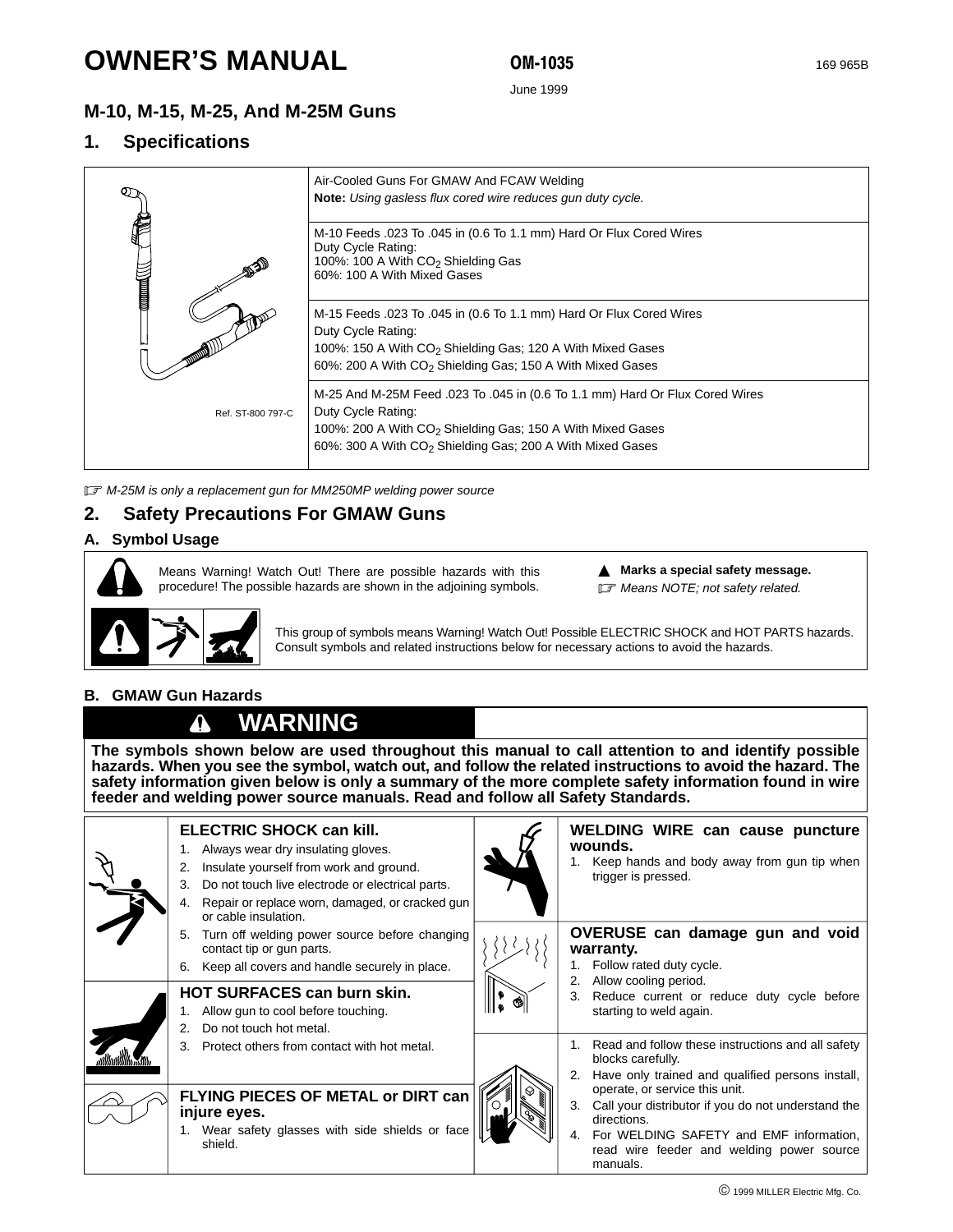# **3. Welding Gun Identification**

Welding guns can be identified by diamonds on the cable jacket as follows:

M-10: No diamonds

M-15: ♦◆

M-25/M-25M: ◆◆◇

# **4. Installing Gun And Using The Gun Switch**

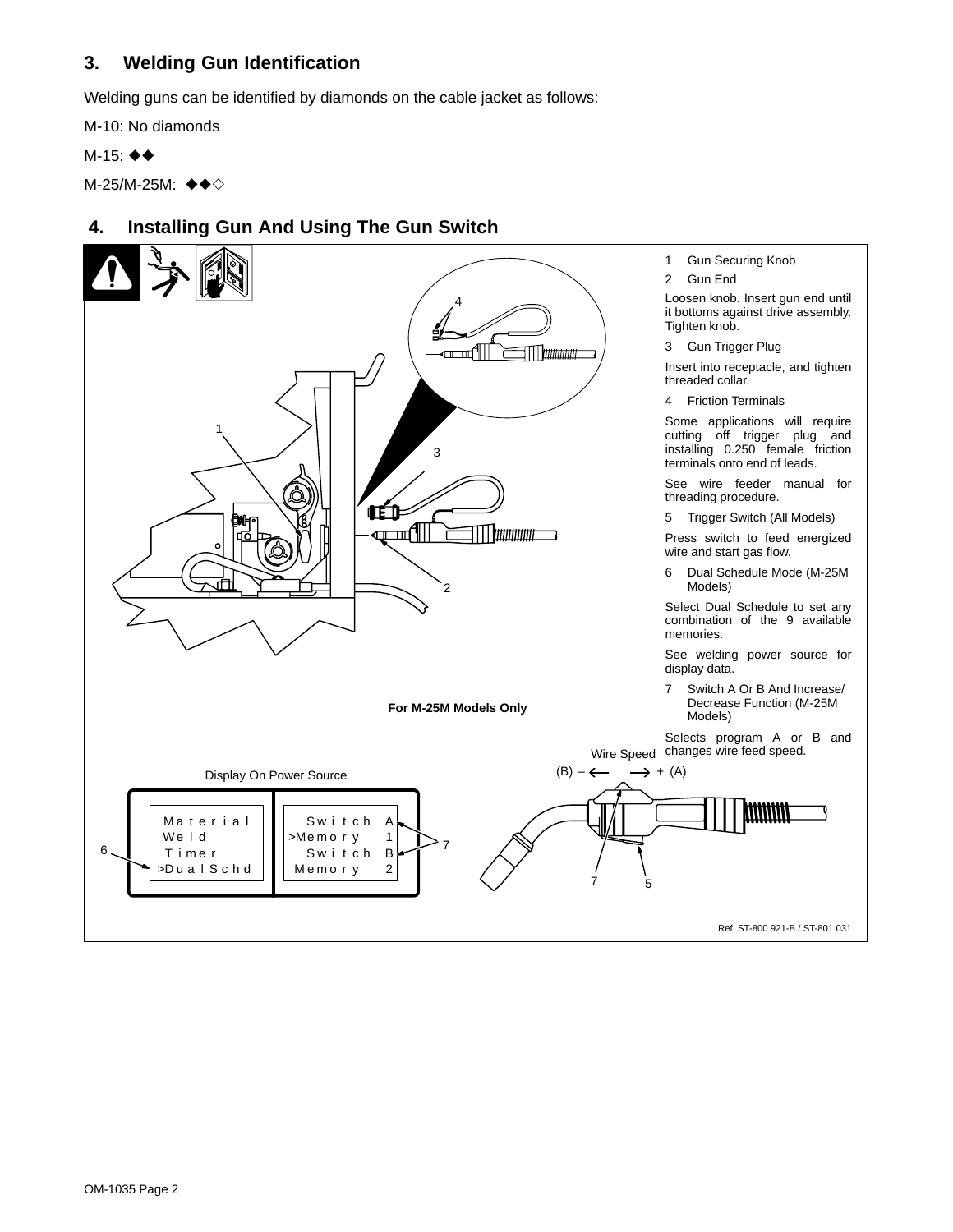

**5. Removing Nozzle, Contact Tip, And Adapter, Changing Liner, And Cleaning Gun Casing**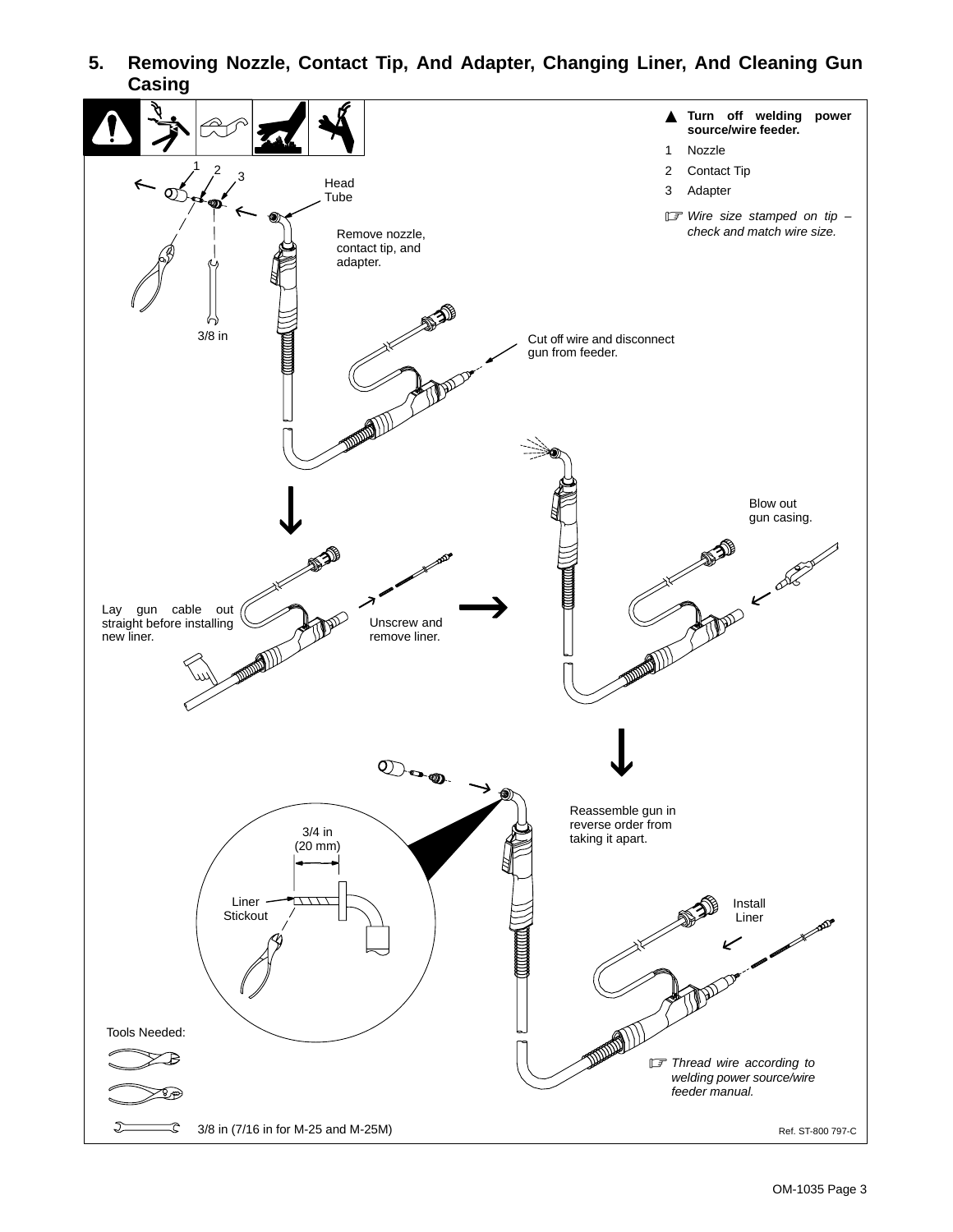### **6. Replacing Switch And/Or Head Tube**

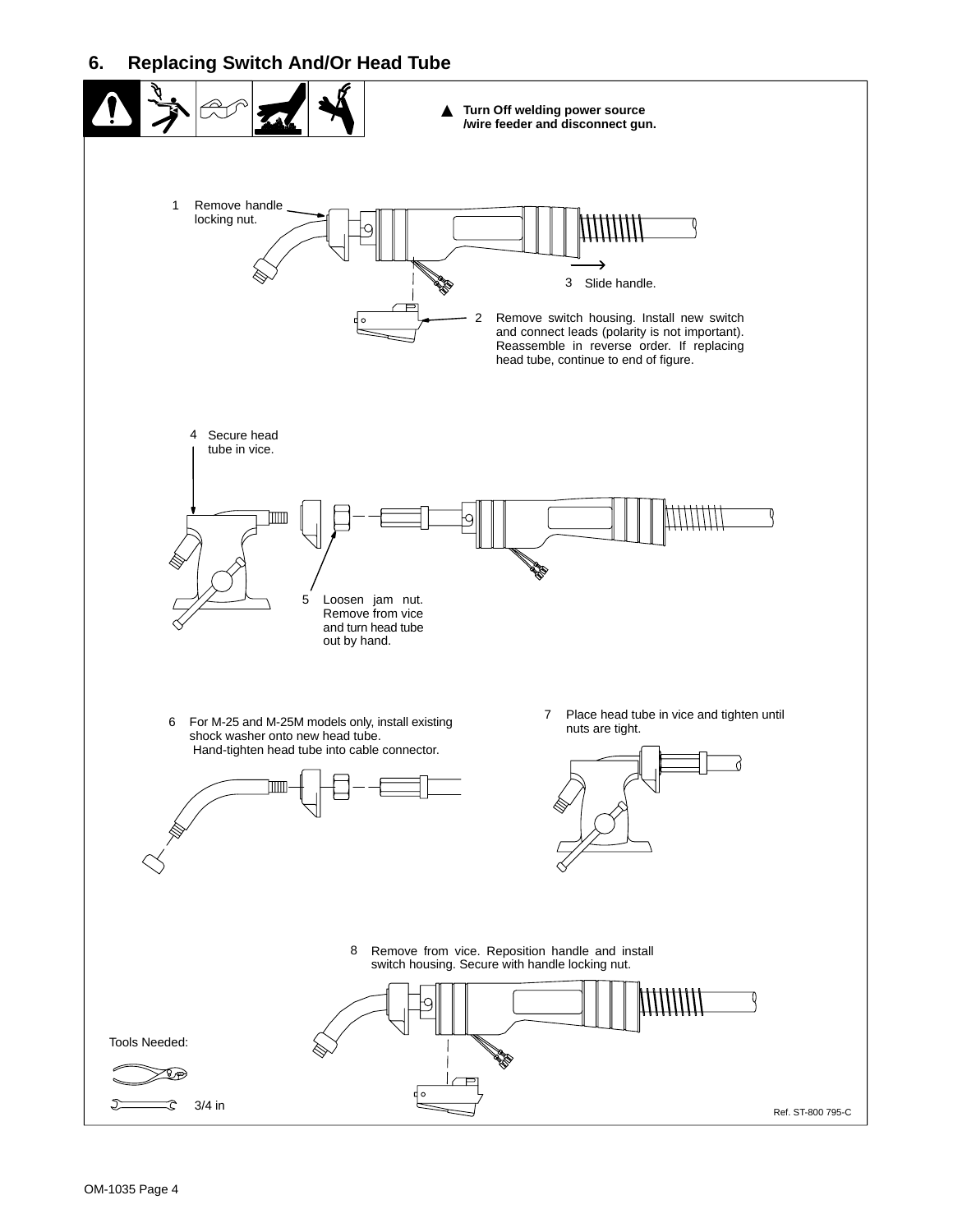# **7. Routine Maintenance**



# **8. Troubleshooting**

| <b>Trouble</b>                                                       | Remedy                                                                                          |  |  |  |  |
|----------------------------------------------------------------------|-------------------------------------------------------------------------------------------------|--|--|--|--|
| Wire does not feed; wire is not ener-<br>gized; wire feeds unevenly. | Check contact tip. Check for kinks in gun cable.                                                |  |  |  |  |
|                                                                      | Check gun trigger plug connection at welding power source/wire feeder.                          |  |  |  |  |
|                                                                      | Check, and if necessary, replace gun trigger switch (see Section 6).                            |  |  |  |  |
|                                                                      | Check contact tip. Check for kinks in gun cable. Blow out liner and gun casing (see Section 5). |  |  |  |  |
| Weld porosity.                                                       | Remove weld spatter buildup in nozzle.                                                          |  |  |  |  |
|                                                                      | Make sure inner head tube is tight in cable connector.                                          |  |  |  |  |
|                                                                      | Check shielding gas flow/supply.                                                                |  |  |  |  |
| Wire feeding stops or does not feed<br>properly during welding.      | Straighten gun cable and/or replace damaged parts (see Section 6).                              |  |  |  |  |
|                                                                      | Adjust drive roll pressure (see wire feeder manual).                                            |  |  |  |  |
|                                                                      | Change to proper drive roll groove (see wire feeder manual).                                    |  |  |  |  |
|                                                                      | Readjust hub tension (see wire feeder manual).                                                  |  |  |  |  |
|                                                                      | Clean or replace liner if dirty or plugged (see Section 5).                                     |  |  |  |  |
|                                                                      | Replace drive roll or pressure bearing if worn or slipping (see wire feeder manual).            |  |  |  |  |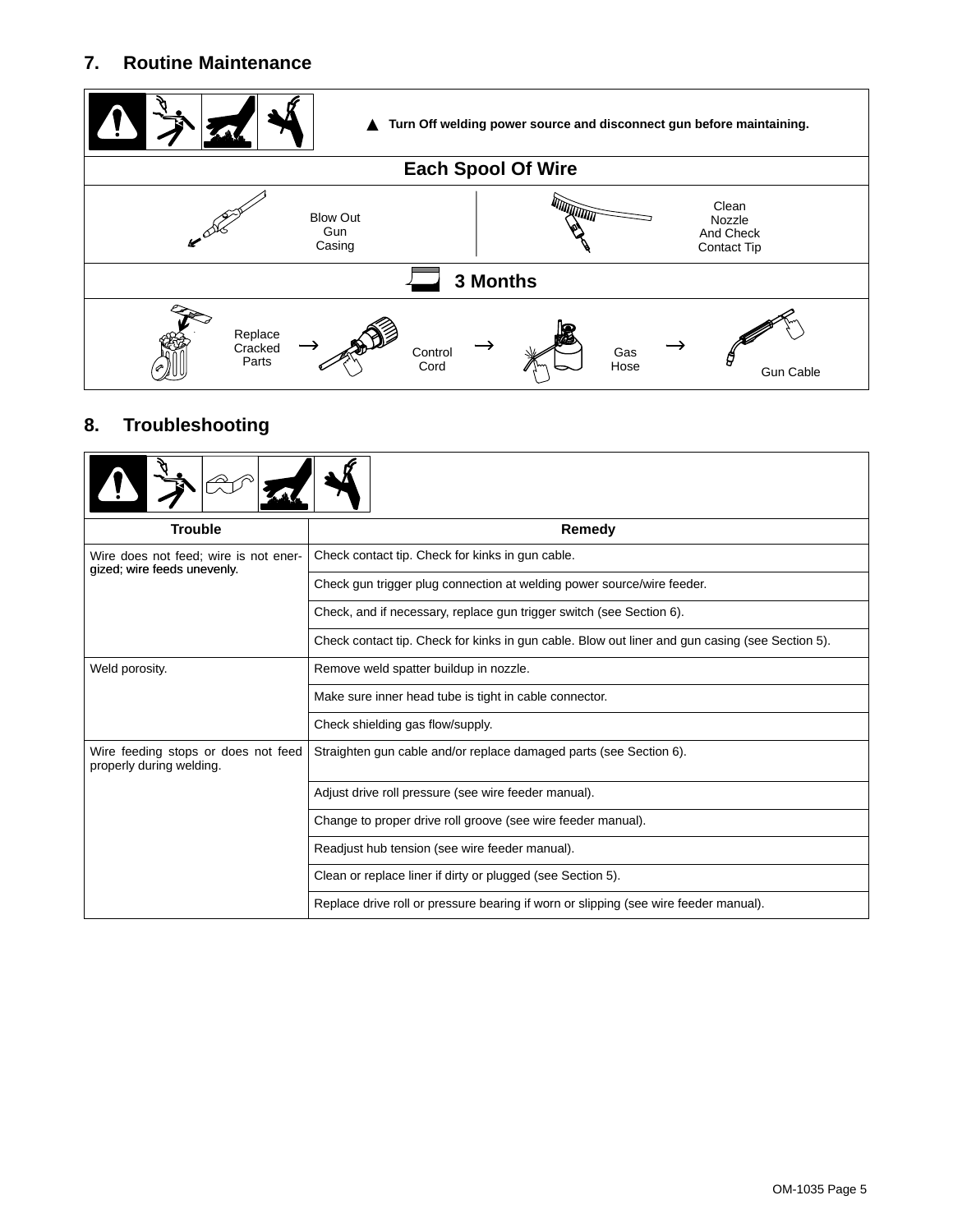

ST-800 792-B

**Figure 9-1. M-15, M-25, & M-25M Gun (M-25 Model Illustrated)**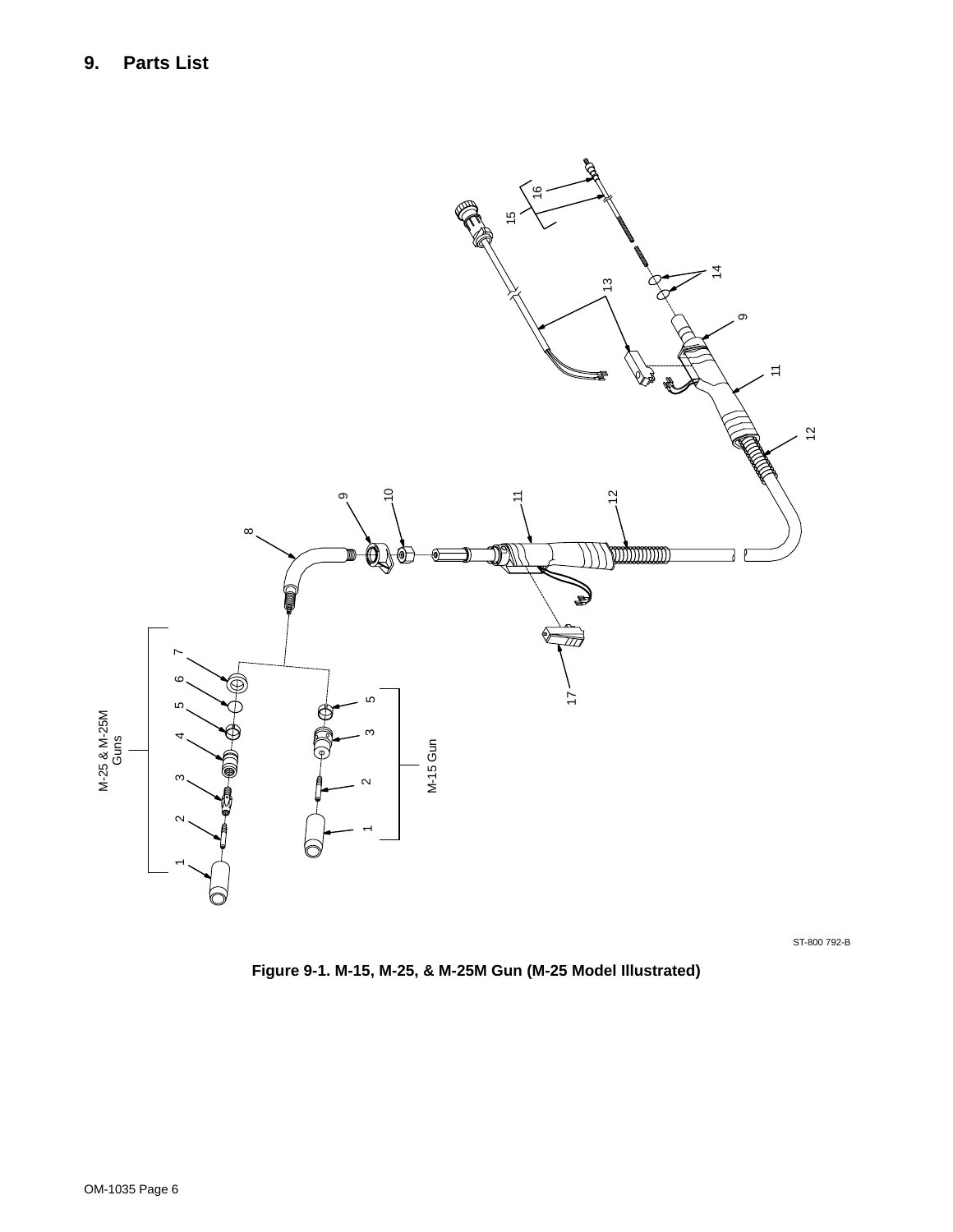

ST-802 388-A

**Figure 9-2. M-10 Gun**